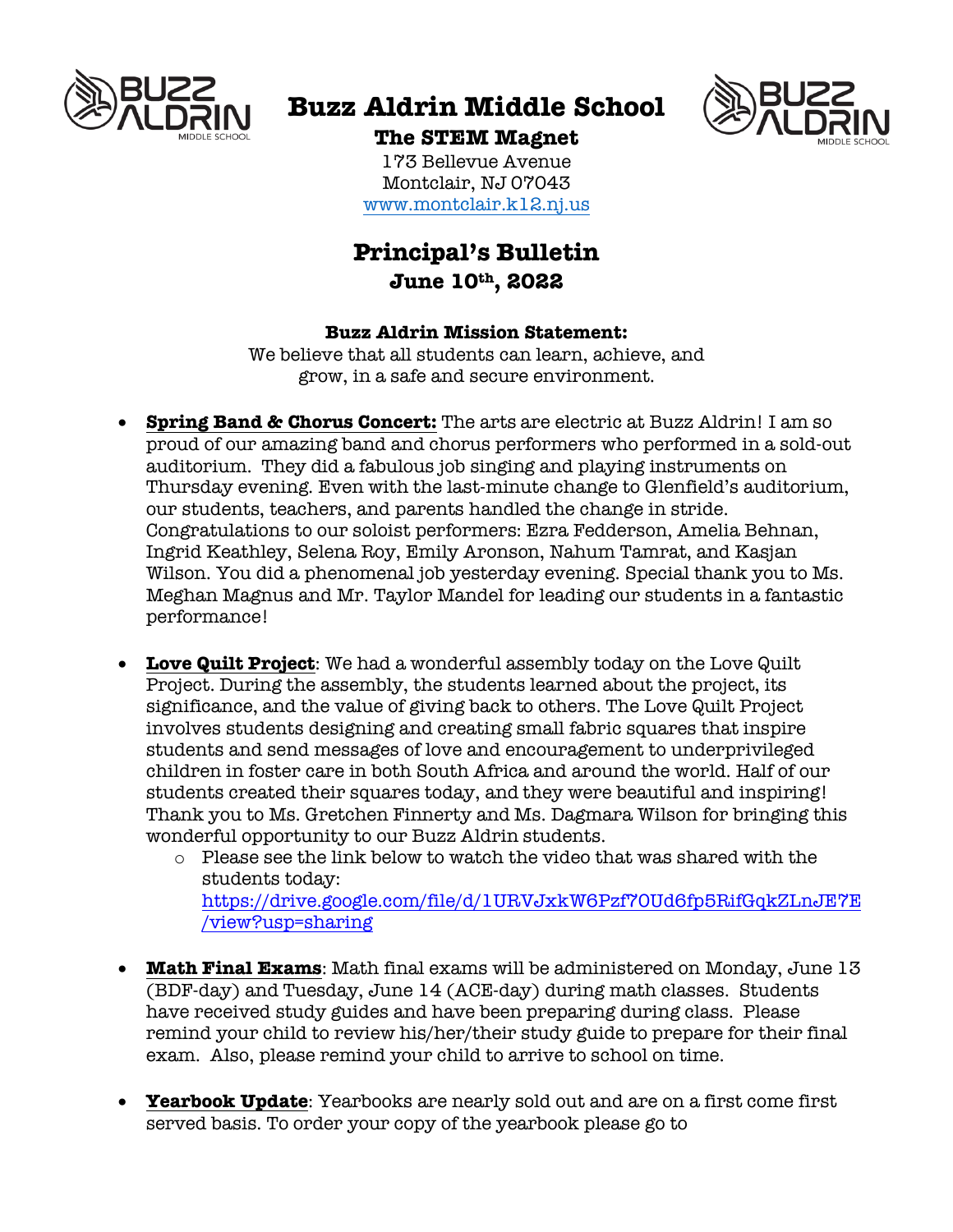www.jostensyearbooks.com or call 1-877-7675217. Email or yearbook advisor Mrs. Mintz at Jmintz@montclair.k12.nj.us with any questions.

- o If you would like to donate a copy of the yearbook please visit: https://www.jostens.com/apps/store/productBrowse/1057013/Buz z-Aldrin-Middle-School/2022- Yearbook/20210825133119407147/CATALOG\_SHOP/
- o Fill out the "Student information" as follows:
	- Student's First Name: Yearbook donation
	- Student's Last Name: Yearbook donation
	- Grade: Other
- **MEA Juneteenth Book Giveaway:** In honor of Juneteenth, the Montclair Education Association invites the Montclair community to their first "I See Me" Book Giveaway. The 8:46 Project will provide FREE books that give voice to marginalized experiences that will engage readers of different ages, races, ethnicities, and backgrounds. There will be raffles, snacks, drinks, and much more. Please join us on Friday, June 17, 2022 at 1:00 PM at Nishuane School to grab your next powerful summer read! Please see the attached flyer for more information.
	- o Questions? Email: 846project@meanj.org
- Please see Mr. Taylor's attached STEM Bulletin.
- **Message for 8th grade families attending MHS**: Due to a scheduling conflict, we had to change our dates for when physicals are provided. Free athletic physicals will be offered at the fieldhouse at the Aubrey Lewis Sports Complex on the following dates: These will be the only dates we offer free athletic physicals for the 2022-2023 school year.
	- o Monday, June  $13<sup>th</sup> 5$  pm  $8$  pm
	- $\circ$  Tuesday, June  $14^{th}$  5 pm 8 pm
- **Important Information for Parents:**
	- $\circ$  Please speak with your child about his/her/their behavior both in school and uptown. Several local businesses located near the school have reached out urging parents to speak with their children about their conduct and behavior. This behavior is unacceptable.
	- o In response to the complaints we've received from local businesses, the security aides have traveled throughout town to assist and help monitor students. We are doing this as a support to these businesses.
	- o It is the responsibility of each parent to speak with your child about his/her/their behavior at public establishments. The Montclair Police Department has been contacted as well to provide additional assistance.

### **Next Week's Schedule of Days**

- Monday, June  $13<sup>th</sup>$  F Day
- Tuesday, June  $14<sup>th</sup>$  A Day
- Wednesday, June  $15<sup>th</sup>$  B Day